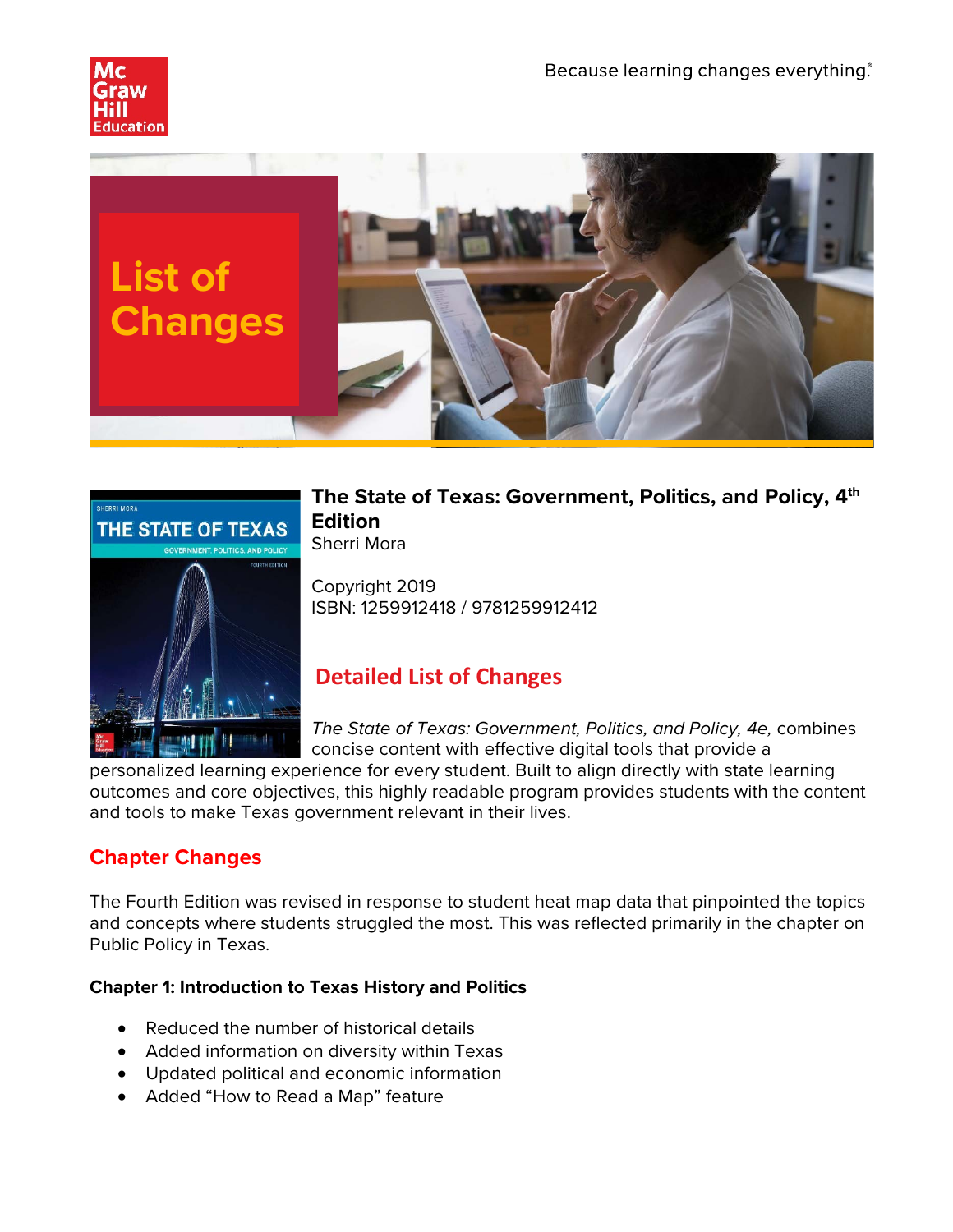## **Chapter 2: The American Federal System and the Texas State Constitution**

- Enhanced discussion of American Federalism
- Explained the connection between culture and constitutional history
- Highlighted characteristics common to state institutions
- Updated information on Navarro's legacy today and how it impacts us
- Added a "How to Read Critically" feature

#### **Chapter 3: The Texas Legislature**

- Reordered text to improve flow
- Reduced amount of detail
- Revised information on gerrymandering
- Included information on how students can find contact information for their own representatives
- Added "How to Think Critically about Issues" feature
- Updated political information, economic information, and research results

#### **Chapter 4: The Executive Department and the Office of the Governor of Texas**

- Enhanced discussion of governor's formal and informal powers
- Explained how race, class and gender play into the history of the Texas governorship
- Highlighted the role informal powers play in the governorship
- Updated the Focus Feature with 2018 Texas Governor's Race
- Added a "How to Interpret a Table" feature

#### **Chapter 5: The Court System in Texas**

- Enhanced discussion of Texas judicial selection
- Explained the role campaign finance plays in judicial elections and decision-making
- Highlighted the difference between civil and criminal procedures
- Updated the Focus Feature to include brief discussion of Hispanics on the Texas Supreme Court today
- Added a "How to Interpret Figures" feature

#### **Chapter 6: The Criminal Justice System in Texas**

- Added information on juvenile justice and the death penalty
- Updated research data and polling results
- Added "How to Locate Primary Sources" section, with a focus on Texas primary sources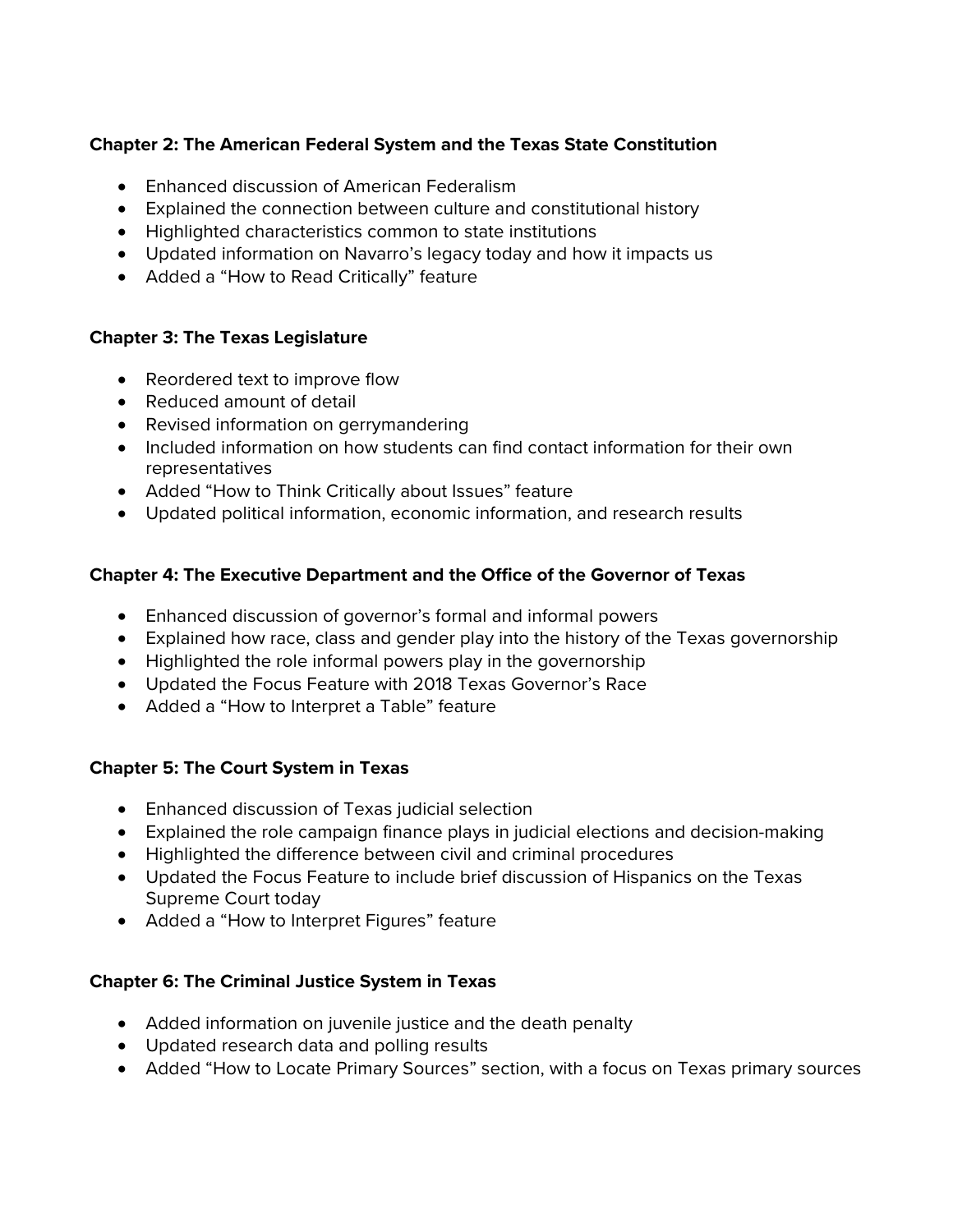#### **Chapter 7: Local Governments in Texas**

- Enhanced discussion of Types of Local Government
- Explained Municipal Elections in Texas
- Highlighted the issue of Voter Turnout
- Updated information on Special purpose districts
- Added a "How to Speak Effectively" feature

#### **Chapter 8: Public Opinion and the Media in Texas**

- Enhanced coverage on the Role of Public Opinion
- Explained the Functions of Media in Texas Politics
- Highlighted the Role of the Media in Texas Political Campaigns
- Updated information of the Various Sources of Media
- Added a "How to Interpret Polling Data" feature

#### **Chapter 9: Voting and Political Participation in Texas**

- Added an explanation of how wealth and political protests affect politics
- Added information on gerrymandering in Texas
- Streamlined information
- Added "How to Become Personally and Socially Responsible Citizens" feature

#### **Chapter 10: Elections and Campaigns in Texas**

- Enhanced coverage of the Election Process
- Explained Primary Elections
- Highlighted information on federal Voting Rights Act
- Updated data on Early Voting
- Added a "How to Get Involved with a Candidate or Issue" feature

#### **Chapter 11: Political Parties in Texas**

- Added specifics on voter fraud to make chapter livelier and easier to understand
- Included information on Texas women seeking the right to vote
- Included information on "white primaries" in Texas and on nonwhite people being excluded from voting
- Updated information on Texas political races
- Clarified information on the impact of third parties in Texas, including Raza Unida
- Included information on "bathroom bill" in Texas and on transgender citizens

## **Chapter 12: Interest Groups in Texas**

- Added "How to Evaluate Sources" feature
- New "Understanding Impact" feature challenging students to think critically about the political process in which interest groups operate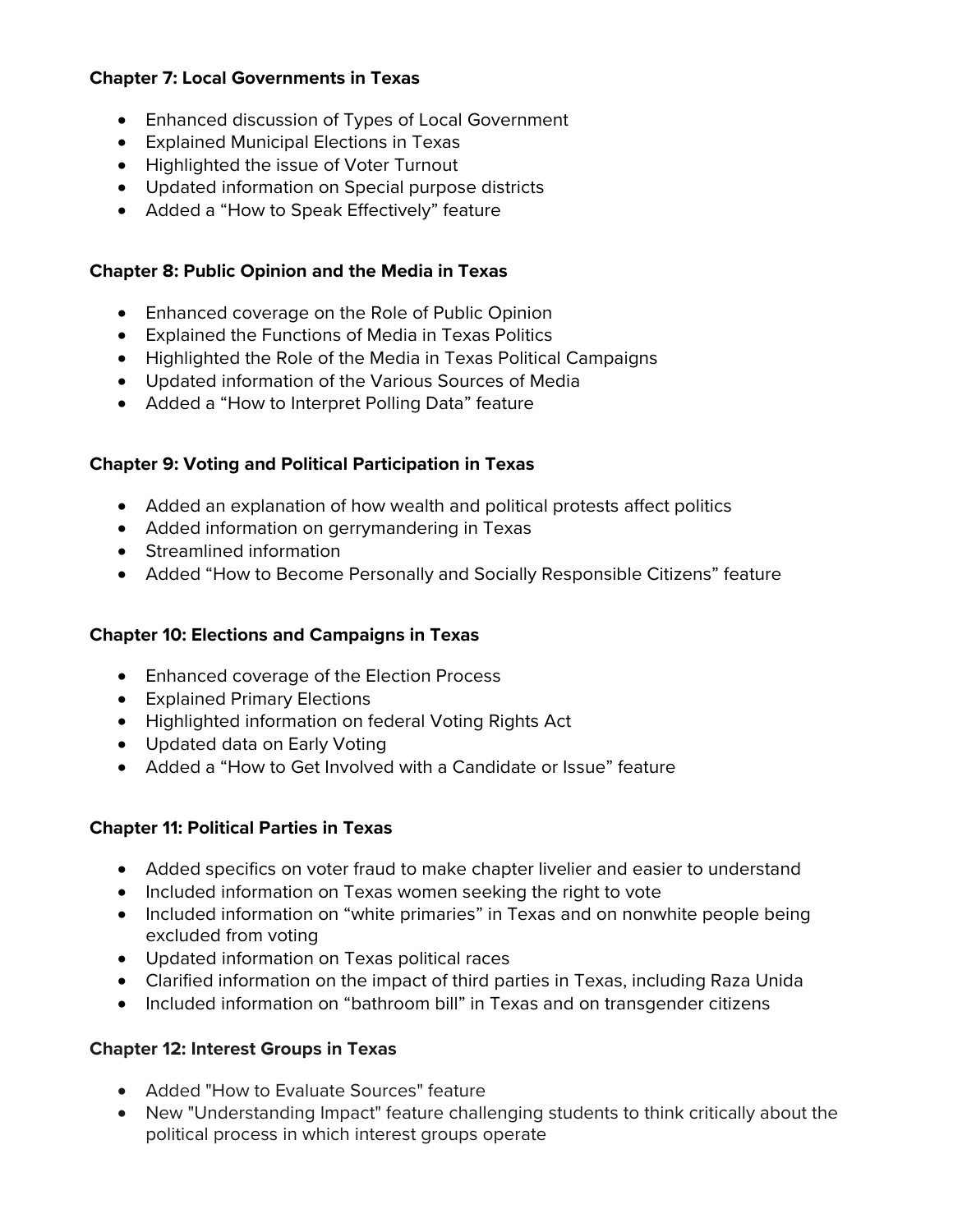- Updated map of right-to-work states and new photos.
- Enhanced discussion of Hispanic interest groups and recent challenges to Texas immigration law
- Updated data on labor union participation rates and lobbyists in Texas
- New examples of interest group activity

#### **Chapter 13: Public Policy in Texas**

- Added an introduction explaining what public policy is and why it matters to an individual student
- Revised and streamlined information on why and how public policy changes
- Revised information on policy liberalism indices to focus on Texas
- Streamlined chapter by reducing or deleting information on welfare policy, school curricula, sex education, water policy, and veteran policy
- Updated information on LGBTQ rights
- Updated information on border control
- Updated information on tuition costs at public universities in Texas and elsewhere in the United States
- Updated research results

#### **Chapter 14: Financing State Government**

- Enhanced coverage of Tax Equity
- Explained the principles of Taxation
- Highlighted new data on Tax Structures
- Updated data on Texas Expenditures
- Added a "How to Interpret a Graph" feature

## **Digital**

*Connect®*—The Connect Suite effectively engages students in the course so they are better prepared for class, more active in discussion, and achieve better results. Its innovative and adaptive technology addresses a wide variety of student and instructor needs with a rich database of assignable and assessable activities, each attached to learning objectives. Connect, part of the Connect suite, is a web-based assignment and assessment platform that features a number of powerful tools that make managing assignments easier for instructors and learning and studying more engaging and efficient for students.

**Connect Insight™**—As part of the Connect Suite, Insight™ puts real-time analytics in your hands so you can take action early and keep struggling students from falling behind. Designed for your tablet or desktop computer, Insight is a series of visual displays providing at-a-glance information regarding how your section, students, and assignments are doing.

*SmartBook*—As part of the Connect Suite, SmartBook is the first and only adaptive reading and learning experience that changes the way students read. It creates a personalized, interactive reading environment like no other by highlighting important concepts, while helping students identify their strengths and weaknesses. This ensures that he or she is focused on the content needed to close specific knowledge gaps, while it simultaneously promotes long term learning.